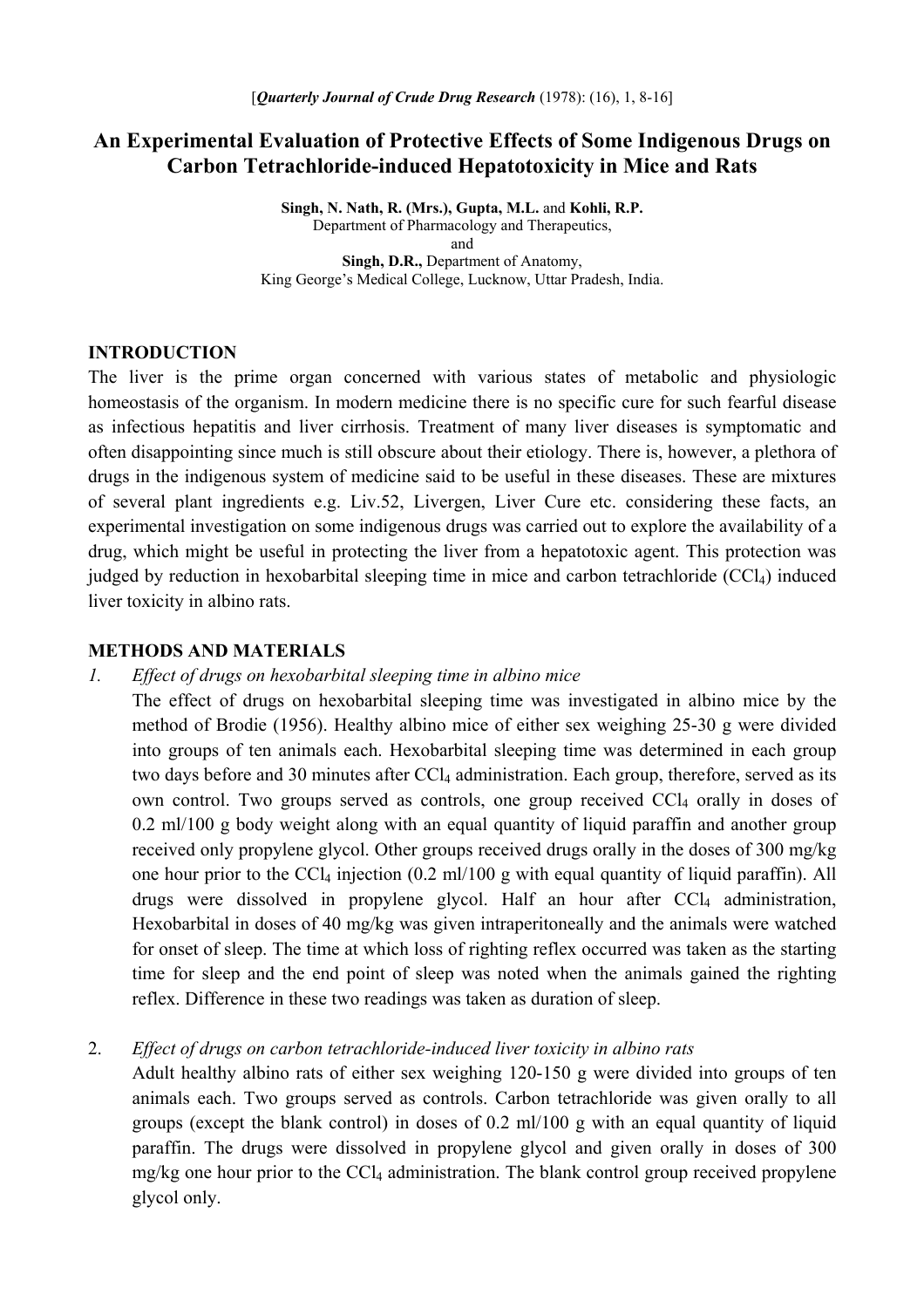Forty eight hours after CCl<sub>4</sub> treatment, the animals were counted in order to calculate the percent mortality, the remaining animals were sacrificed. The liver was weighed and its volume was measured in a measuring cylinder by the displacement method and standard error of the mean was calculated. Paraffin sections  $(5 \mu)$  thick) were prepared from a piece of the liver tissue and stained with haematoxylin and eosin and studied at 100 x and 450 x magnifications. The criteria used for histological assessment of liver damage were: (i) diffuse necrosis; (ii) hydropic degeneration; (iii) fatty degeneration; (iv) inflammatory infiltration in the liver, and (v) regenerative activity.

# 3*. Acute toxicity*

The approximate  $LD_{50}$  was determined in albino mice according to the method of Smith (1960).

The plants used are enumerated in Table 1. Known hepatoprotective agents e.g. ascorbic acid and Liv.52 (The Himalaya Drug Co.) were also included in the study.

| Table 1    |                                        |                         |                                                |                               |  |  |
|------------|----------------------------------------|-------------------------|------------------------------------------------|-------------------------------|--|--|
| Sl.<br>No. | <b>Botanical Name</b>                  | Sanskrit/<br>Hindi name | Extract and part used                          | $LD_{50}$ in mice in<br>mg/kg |  |  |
| 1.         | Euphorbia neriifolia                   | Sehund                  | Ethyl acetate extract of whole plant           | $1624 \pm 36$                 |  |  |
| 2.         | Moringa oleifera<br>(M. pterygosperma) | Sehjan                  | Alcoholic extract of leaves                    | $1850 \pm 21$                 |  |  |
| 3.         | Cyperus rotundus                       | Motha                   | Hexane extract of root tubers                  | $2000 \pm 30$                 |  |  |
| 4.         | Leucas cephalotes                      | Moti Pati               | Ethyl acetate extract of whole plant           | $1680 \pm 21$                 |  |  |
| 5.         | Nymphaea stellata                      | Neel Kamal              | Alcoholic extract of defatted seeds            | $2260 \pm 41$                 |  |  |
| 6.         | Nymphaea stellate                      | Neel Kamal              | Petroleum ether extract from defatted<br>seeds | $2010 \pm 38$                 |  |  |
| 7.         | Withania somnifera                     | Aswagandha              | Alcoholic extract from defatted seeds          | $1750 \pm 31$                 |  |  |

# **RESULTS**

# 1. *Effects of drugs on hexobarbital sleeping time in CCl4 treated mice*

The results of this study are summarized in Table 2. Hexobarbital in a dose of 40 mg/kg produced hypnosis of about 20 minutes duration. Carbon tetrachloride pretreatment markedly increased the duration of sleep. Liv.52, ascorbic acid, *Nymphaea stellata*  (petroleum ether extract) and *Withania somnifera* pretreatment markedly reduced the prolonged hexobarbital sleeping time induced by  $CCl<sub>4</sub>$  and the results are statistically significant. The order of potency was found to be Liv.52 > *Nymphaea stellata* (petroleum ether extract) > ascorbic acid > *Withania somnifera. Nymphaea stellata* (alcoholic extract), *Euphorbia neriifolia, Moringa oleifera (M. pterygosperma), Cyperus rotundus* and *Leucas cephalotes* were inactive in this test.

Drugs effective in reducing the hexobarbital sleeping time also reduced the  $CCI<sub>4</sub>$  induced mortality. With CCl<sub>4</sub> the mortality rate was 50% whereas pretreatment with Liv.52, ascorbic acid, *Withania somnifera* and *Nymphaea stellata* lowered the mortality rate. Remaining drugs had no significant effect on the mortality rate.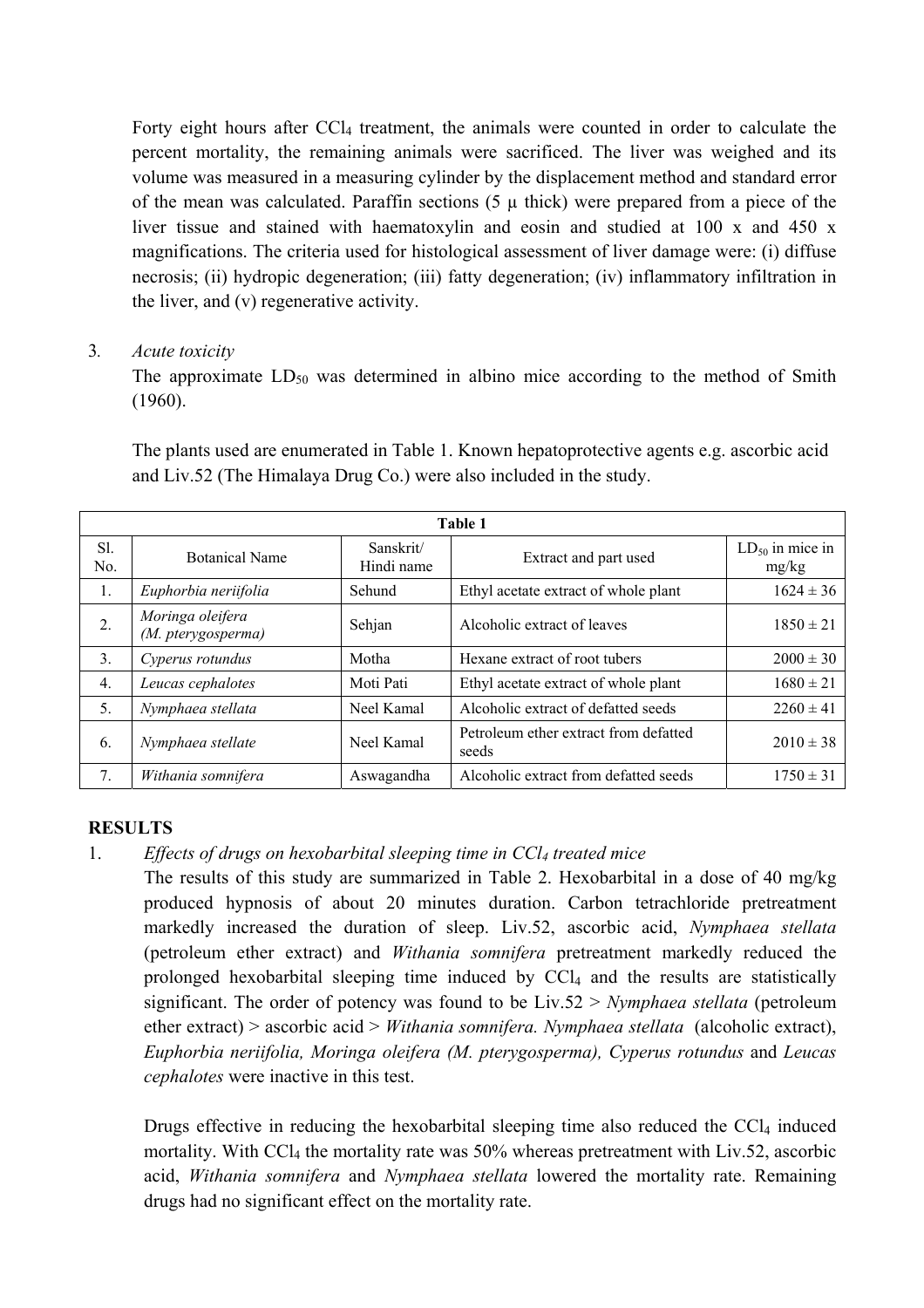| <b>Table 2:</b> Effect of some indigenous drugs on hexobarbital sleeping time in CCl <sub>4</sub> treated albino mice |                                 |                               |                        |           |                |  |
|-----------------------------------------------------------------------------------------------------------------------|---------------------------------|-------------------------------|------------------------|-----------|----------------|--|
| Group                                                                                                                 | Pretreatment                    | Sleeping time in min $\pm$ SE |                        | 'p' value | % Mortality    |  |
| No.                                                                                                                   |                                 | Before $CCl4$                 | After CCl <sub>4</sub> |           | at 48 hours    |  |
| $\mathbf{I}$                                                                                                          | Normal (Propylene glycol)       | $20 \pm 3.5$                  | $22 \pm 2.8^*$         |           | $\theta$       |  |
| $\mathbf{H}$                                                                                                          | Propylene glycol                | $25 \pm 4.0$                  | $124 \pm 18.2$         | < 0.001   | 50             |  |
| Ш                                                                                                                     | Liv.52                          | $25 \pm 3.0$                  | $30 \pm 6.1$           | < 0.01    | $\mathbf{0}$   |  |
| IV                                                                                                                    | Ascorbic acid                   | $22 \pm 4.2$                  | $48 \pm 4.2$           | < 0.01    | 20             |  |
| V                                                                                                                     | N. stellate (Alcoholic)         | $26 \pm 5.4$                  | $117 \pm 19.3$         | >0.05     | 20             |  |
| VI                                                                                                                    | N. stellate (Pet. eth. extract) | $24 \pm 3.8$                  | $47 \pm 7.0$           | < 0.01    | $\theta$       |  |
| VII                                                                                                                   | W. somnifera                    | $21 \pm 4.3$                  | $49 \pm 6.9$           | < 0.01    | $\overline{0}$ |  |
| VIII                                                                                                                  | E. neriifolia                   | $28 \pm 5.4$                  | $115 \pm 23.0$         | >0.05     | 50             |  |
| IX                                                                                                                    | M. oleifera                     | $26 \pm 6.2$                  | $85 \pm 11.5$          | >0.05     | 70             |  |
| X                                                                                                                     | C. rotundus                     | $24 \pm 3.6$                  | $90 \pm 14.2$          | >0.05     | 50             |  |
| XI                                                                                                                    | L. cephalotes                   | $23 \pm 2.8$                  | $105 \pm 21.0$         | >0.05     | 60             |  |
| *Not treated with CCl <sub>4</sub> . All drugs were administered in doses of 30 mg/100 g body wt. orally.             |                                 |                               |                        |           |                |  |

2. *Effect of drugs on carbon tetrachloride-induced mortality and liver toxicity in albino rats* (a) Effect on mortality: Before the animals were sacrificed for assessing the effect of indigenous drugs on CCl4-induced changes in liver weight, volume and histological appearance, 48 hours mortality was estimated. It was observed that Liv.52, ascorbic acid, *Nymphaea stellata* and *Withania somnifera* protected animals from CCl<sub>4</sub>-induced mortality.

# (b) *Effect of drugs on liver weight and volume*

Results are summarized in Table 3. Mean liver weight in untreated (control) animals was found to be about 2 g/100 g body weight. Carbon tetrachloride treatment markedly increased the weight to about 3.5  $g/100$  g of body weight. Pretreatment of CCl<sub>4</sub>-treated animals with Liv.52 ascorbic acid or *Nymphaea stellate* (alcoholic or petroleum ether extract) prevented the increase of liver weight induced by CCl<sub>4</sub> administration and the results were statistically significant.

| Table 3: Effect of some indigenous drugs on CCl <sub>4</sub> induced changes in liver weight and volume of albino mice     |                                             |                |                                              |             |                         |  |
|----------------------------------------------------------------------------------------------------------------------------|---------------------------------------------|----------------|----------------------------------------------|-------------|-------------------------|--|
| Pretreatment                                                                                                               | Weight $(gm/100 g)$<br>body eight $\pm$ SE) | $\gamma$ value | Volume $(ml/100 g)$<br>body weight $\pm$ SE) | 'p' value   | Mortality<br>(48 hours) |  |
| Black control (Normal)                                                                                                     | $2.12 \pm 0.10$                             |                | $2.25 \pm 0.12$                              |             | $\theta$                |  |
| Control $(CCl4)$                                                                                                           | $3.48 \pm 0.21$                             | < 0.001        | $4.20 \pm 0.21$                              | < 0.001     | 60                      |  |
| Liv.52                                                                                                                     | $2.25 \pm 0.16$                             | < 0.01         | $2.36 \pm 0.14$                              | < 0.01      | 10                      |  |
| Ascorbic acid                                                                                                              | $2.29 \pm 0.16$                             | < 0.01         | $3.10 \pm 0.11$                              | < 0.01      | 10                      |  |
| N. stellata<br>(Alcoholic extract)                                                                                         | $3.12 \pm 0.20$                             | >0.05          | $3.80 \pm 0.40$                              | >0.05       | 40                      |  |
| N. stellata<br>(Pet. eth. extract)                                                                                         | $2.51 \pm 0.23$                             | < 0.01         | $2.85 \pm 0.31$                              | < 0.01      | 20                      |  |
| W. somnifera                                                                                                               | $2.81 \pm 0.12$                             | < 0.01         | $3.05 \pm 0.30$                              | ${}_{0.01}$ | 20                      |  |
| M. oleifera                                                                                                                | $3.40 \pm 0.30$                             | >0.05          | $4.10 \pm 0.28$                              | >0.05       | 60                      |  |
| E. neriifolia                                                                                                              | $3.80 \pm 0.41$                             | >0.05          | $4.4 \pm 0.20$                               | >0.05       | 50                      |  |
| L. cephalotes                                                                                                              | $4.00 \pm 0.32$                             | >0.05          | $4.60 \pm 0.19$                              | >0.05       | 40                      |  |
| All drugs were given orally in doses of 30 mg/100 g body weight followed by 0.2 ml/100 g body weight of CCl <sub>4</sub> . |                                             |                |                                              |             |                         |  |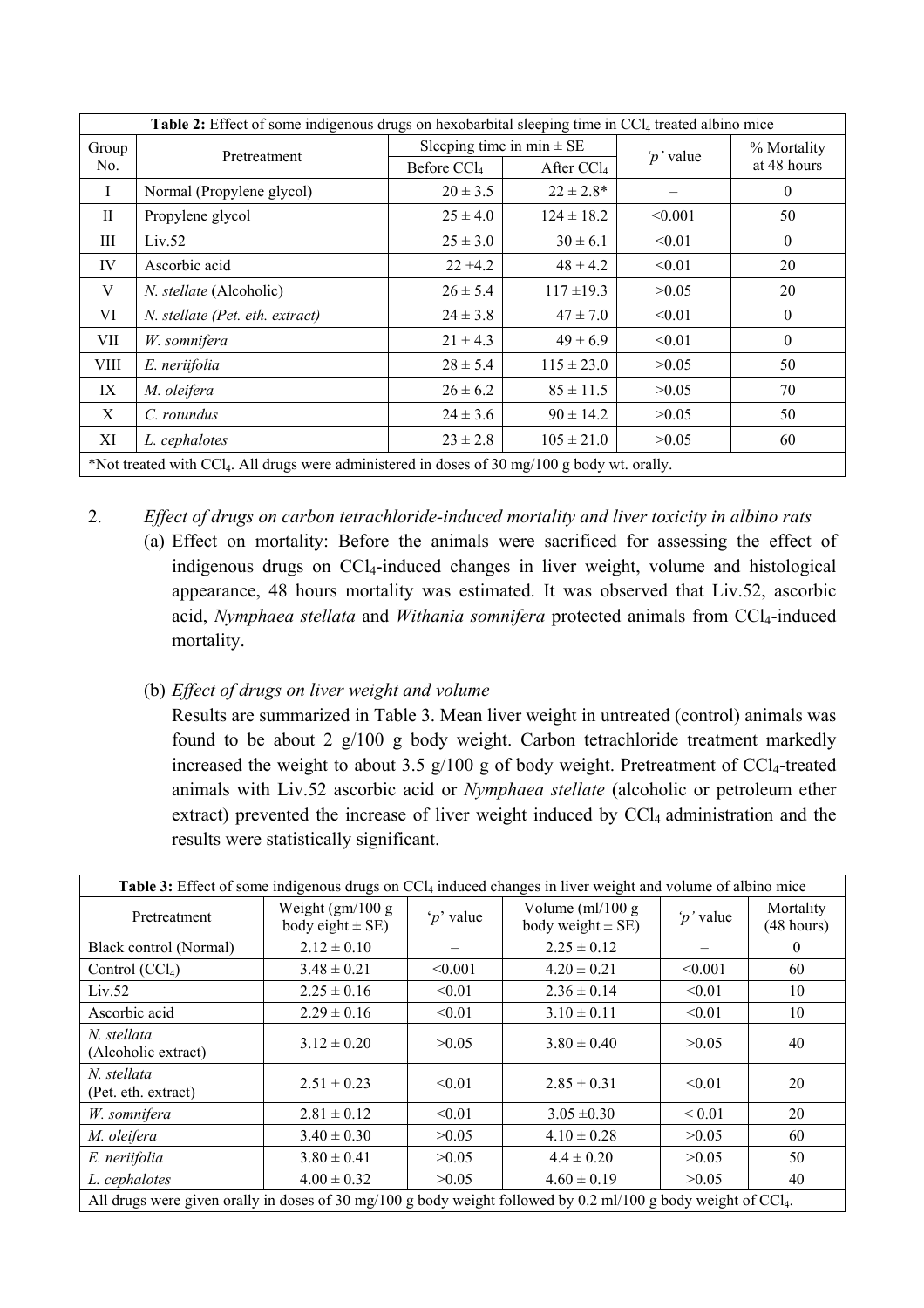The liver volume (vol/100 g body weight) in control animals was found to be 2.25 ml whereas in CCl<sub>4</sub>-treated animals it was 4.2 ml. In Liv.52 pretreated rats the liver volume was similar to the normal control group. Ascorbic acid, *Nymphaea stellate* and *Withania somnifera* pretreatment also prevented CCl<sub>4</sub>-induced increase in liver volume.

(c) *Effect on liver histology*

Histological assessment of liver injury: Carbon tetrachloride produced diffuse necrosis of the liver parenchyma, which was more marked in the layers of cells surrounding the central vein. Other ares showed hydropic acid fatty degeneration. These changes were similar to the observations reported by other (Joglekar *et al.*, 1963; Karandikar *et al.,* 1963). Liv.52, ascorbic acid, *Nymphaea stellata* and *Withania somnifera* protected the liver from the hepatotoxic effects of CCl<sub>4</sub>. Results are summarized in Table 4.

| Table 4: Effect of some indigenous drugs on CCl <sub>4</sub> induced histological changes in albino rats |                        |                                             |                          |                       |                              |                          |  |
|----------------------------------------------------------------------------------------------------------|------------------------|---------------------------------------------|--------------------------|-----------------------|------------------------------|--------------------------|--|
|                                                                                                          | No. of rats<br>treated | Number of rats showing histological changes |                          |                       |                              |                          |  |
| Drugs                                                                                                    |                        | <b>Diffuse</b><br>necrosis                  | Hydropic<br>degeneration | Fatty<br>degeneration | Inflammatory<br>infiltration | Regenerative<br>activity |  |
| Blank control                                                                                            | 10                     | X                                           | X                        | X                     | X                            | X                        |  |
| CCl <sub>4</sub> (Control)                                                                               | 10                     | 10                                          | 8                        | 7                     | X                            | X                        |  |
| Liv.52                                                                                                   | 10                     | 2                                           | 2                        | 5                     | 3                            | 5                        |  |
| Ascorbic acid                                                                                            | 10                     | 2                                           | 3                        | 4                     | 4                            | 6                        |  |
| N. stellate (Alcoholic)                                                                                  | 10                     | 4                                           | 4                        | 9                     | 3                            | X                        |  |
| N. stellate (pet. eth.)                                                                                  | 10                     | $\overline{2}$                              | 3                        | 6                     | 4                            | 4                        |  |
| W. somnifera                                                                                             | 10                     | 3                                           | 4                        | 5                     | 3                            | 5                        |  |
| E. neriifolia                                                                                            | 10                     | 10                                          | 9                        | 8                     | X                            | X                        |  |
| M. oleifera                                                                                              | 10                     | 10                                          | 8                        |                       | X                            | X                        |  |
| C. rotundus                                                                                              | 10                     | 10                                          | 9                        | 8                     | X                            | X                        |  |
| L. cephalotes                                                                                            | 10                     | 10                                          | 9                        | 9                     | X                            | X                        |  |

# 3. Approximate  $LD_{50}$  (oral) of the drugs are given in Table 1.

# **DISCUSSION**

Up to the present time, the etiology and treatment of most liver diseases are not known. The liver is the commonest site affected during the toxic manifestation of many drugs. Liv.52 (an indigenous drug) has been shown to protect the liver against carbon tetrachloride-induced hepatotoxicity and ethanol-induced hepatic damage (Subbarao and Gupta, 1974; Subbarao, 1975; Patrao, 1957 and Sule *et al.*, 1956). The mechanism of this protective effect of Liv.52 remains to be elucidated. It definitely protects the liver from the hepatotoxic effect of  $\text{CCl}_4$  by changing the histological appearance of the liver. Ascorbic acid also prevents experimentally induced portal cirrhosis of the liver. In our study Liv.52 and ascorbic acid were taken as controls for comparison. The results obtained are very interesting as they provide evidence in favour of the protective effects of Liv.52, Ascorbic acid, *Withania somnifera* (extract) and *Nymphaea stellata* (petroleum ether extract) against carbon tetrachloride-induced hepatotoxicity and mortality in mice and rats.